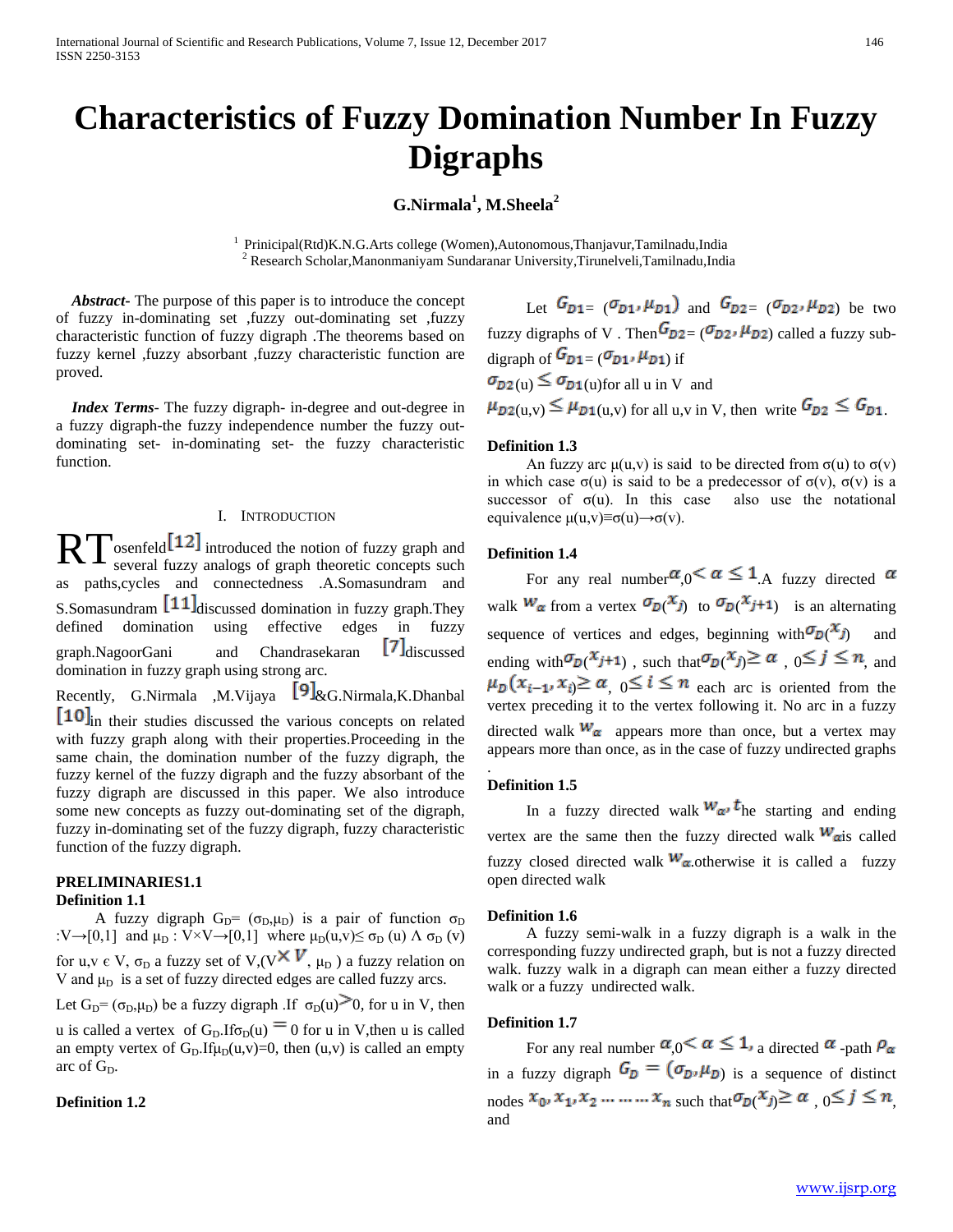$\mu_D(x_{i-1}, x_i) \ge \alpha$ ,  $0 \le i \le n$ ,  $n \ge 0$ , is called the length of  $P_{\alpha}$ . In this case, write  $P_{\alpha} = (x_0, x_1, x_2, \dots, x_n)$  and  $P_{\alpha}$  is called a  $(\mathbf{x}_0, \mathbf{x}_n) - \boldsymbol{\alpha}$  path.

# **Definition 1.8**

If the directed  $\alpha$ -Path  $\rho_{\alpha}$  has length n  $> 0$ , the strength of  $\rho_{\text{axis}}$  defined as  $\{\Lambda_{i=1}^n \mu_D(x_{i-1}, x_i)\}\wedge \{\Lambda_{j=1}^n \sigma_D(x_j)\}_{i\text{if the}}$ directed  $\alpha$ -path  $\rho_{\alpha}$  has length 0, it is convenient to define its strength to be  $\sigma_{p}(x_{0})$ .

# **Definition 1.9**

A directed  $\alpha$ -path  $\rho_{\alpha=(}x_0, x_1, x_2, \ldots, x_n)$  is called a directed  $\alpha$ -cycle if  $x_0 = x_n$  and  $n \ge 3$ .

# **Definition 1.10**

A fuzzy digraph  $G_D$  is said to be strongly connected if there is at least one fuzzy directed path from every vertex to every other vertex.

# **Definition 1.11**

A fuzzy digraph  $G_D$  is said to be weakly connected if its corresponding fuzzy undirected graph is connected but  $G_D$  is not fuzzy strongly connected.

# **Definition 1.12**

In a fuzzy digraph  $G_D$  a fuzzy closed directed walk which traverses every arcs of  $G_D$  exactly once is called a fuzzy directed Euler line. A fuzzy digraph containing a fuzzy directed Euler line is called a fuzzy Euler digraph

#### **Definition 1.13**

A fuzzy digraph  $G_D$  is said to be fuzzy unicursal if it contains an fuzzy open Euler walk.

# **Definition 1.14**

Let  $G(\mathbf{Z}_{\mathbf{D}^{\mathrm{J}}}\mathbf{H}_{\mathbf{D}})$  be fuzzy digraph on  $G^*(V,A)$ . The vertex  $\mathbf{v}_i$ , which edge  $\mathbf{e}_k$  is incident out of, is called the initial vertex of  $\mathcal{E}_{k}$ . The vertex  $v_j$ , which  $\mathcal{E}_{k}$  is incident into, is called the terminal vertex of  $\mathbf{e}_k$ .

# **Definition 1.15**

Let  $G(\mathcal{T}_{D^1} \mu_D)$  be fuzzy digraph on  $G^*(V,A)$ . The outset of a vertex u is the set  $O(u) = \{v: (u,v) \in A\}$ . And the inset  $I(u) = \{w:$  $(w,u)\in A$ } also  $O[\![u]\!]_{=O(u)}\cup_{\{u\}}$  and  $I[\![u]\!]_{=I(u)}\cup_{\{u\}}$ 

#### **Definition 1.16**

The in-degree of any vertex u in the fuzzy digraph  $\sigma_{\text{Dis}}$ the sum of membership of all those arcs which are incident into the vertex u. that is the in-degree of the vertex  $in(u)=i|(u)|$ .

# **Definition 1.17**

The out-degree of any vertex u in the fuzzy digraph  $G_{\text{Dis}}$ the sum of membership of all those arcs which are incident out of the vertex u. that is the out degree of a vertex is  $od(u)=|O(u)|$ .

# **Definition 1.18**

 A fuzzy digraph is said to be fuzzy balanced digraph or fuzzy isograph if for every vertex  $\sigma(v_i)$  the in-degree equals the out-degree

#### **Definition 1.19**

 A fuzzy balanced digraph is said to be fuzzy regular digraph if every vertex has the same in-degree and out-degree as every other vertex.

### **Definition 1.20**

Two vertices in a fuzzy digraphs  $G_D$  are said to be fuzzy independent if there is no strong arc between them.

# **Definition 1.21**

 A subset S of V is said to be fuzzy independent set of  $G_{D}(\sigma_{D} \mu_{D})$  on  $G^{*}(V,A)$  if every two vertices of S are fuzzy independent.

#### **Definition 1.22**

The fuzzy independence number  $\beta_0(G_D)$  is the maximum cardinality of an independent set in  $G<sub>D</sub>$ .

# **Definition 1.23**

A set  $S \subseteq V$  is called fuzzy absorbant if for every  $v \in V$  -S, there exist a u  $\epsilon$  S which is a successor of v. that is  $v \rightarrow u$  is an arc in  $\mu_D$ 

# II. FUZZY DOMINATION IN FUZZY DIGRAPHS

**Definition 2.1**A subset  $S \subseteq V$  is a fuzzy out dominating set of  $G_D$ . If every vertex v  $\in V - S$ , there exists u in S such that  $\mu_D(u,v)=\sigma_D(u)$  Λ  $\sigma_D(v)$ .

#### **Definition 2.2**

The fuzzy out - domination number of a fuzzy digraph  $G_D$ is the minimum cardinality taken over all fuzzy out dominating sets in  $G_D$  and it is denoted by  $\gamma_{od}(G_D)$ 



The fuzzy out dominating set  $S = \{a,d,g\}$ The fuzzy outdominating number  $Y_{\text{od}}(G_{D}) = 0.7$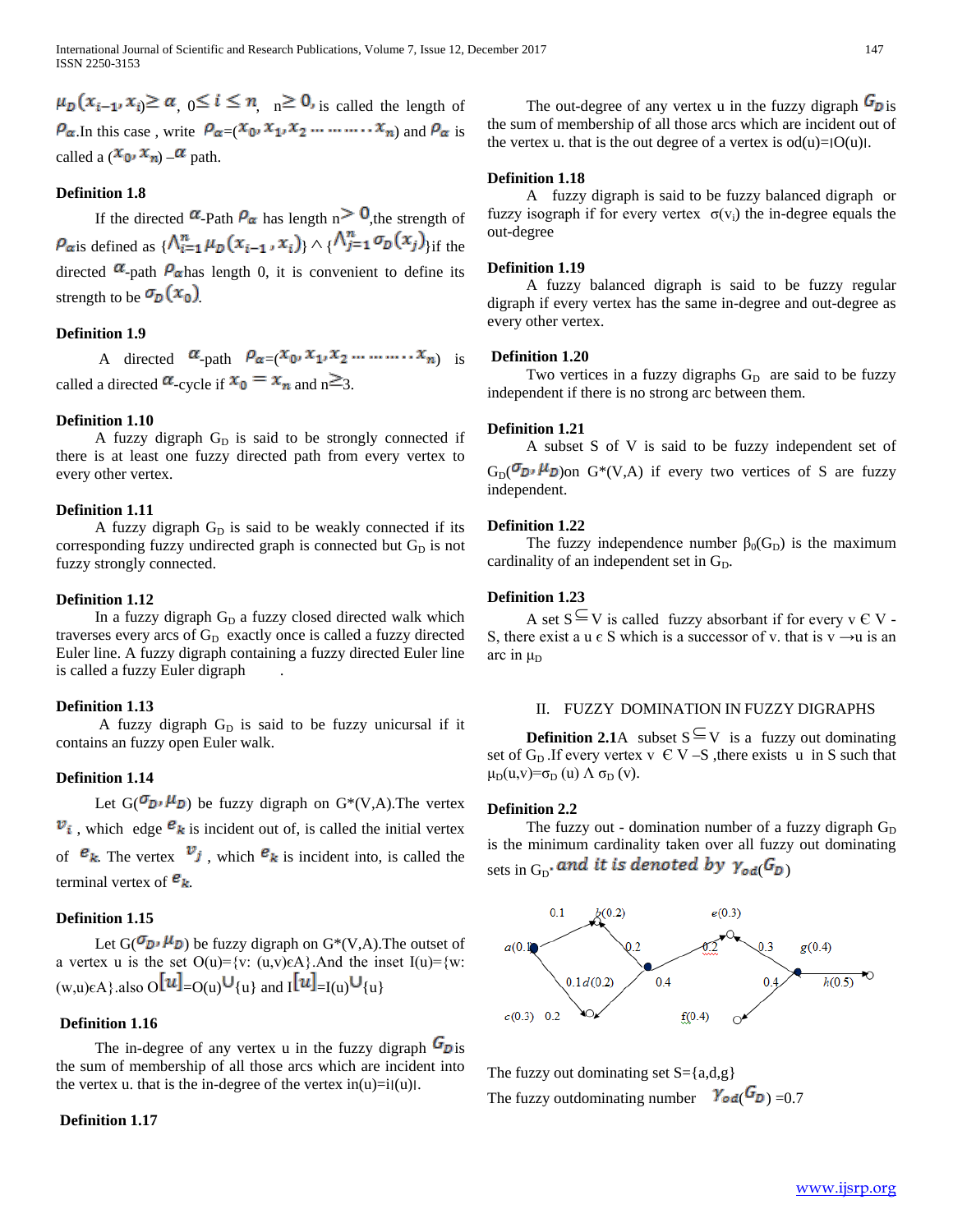**Definition 2.3** A subset  $S \subseteq V$  is a fuzzy in dominating set of  $G_D$ . If every vertex v  $\in V - S$ , there exists u in S such that  $μ_D(v,u)=σ_D(v)$   $Λ σ_D(u)$ .

#### **Definition 2.4**

The fuzzy in - domination number of a fuzzy digraph  $G_D$  is the minimum cardinality taken over all fuzzy in dominating sets in G<sub>D</sub>. The fuzzy in-dominating number is denoted by  $\gamma_{in}$  ( $G_D$ )



The fuzzy in-dominating set  $S = \{a,d,g\}$ 

The fuzzy in-domin $\Omega$ ng number  $Y_{in}(F_D) = 0.6$ 

# **Definition 2.5**

Let  $G_D(\sigma_D, \mu_D)$  be a fuzzy digraph on G(V,A) A set S  $\subseteq$ V is a fuzzy kernel in fuzzy digraph if it is both fuzzy independent and fuzzy absorbent in fuzzy digraph.

# **Definition 2.6**

Let  $G_{\mathcal{D}}(\sigma_{\mathcal{D}}, \mu_{\mathcal{D}})$  be a fuzzy digraph on  $G^*(V,A)$  and S be the fuzzy kernel of the fuzzy digraph then its characteristic function is defined by  $\mathcal{P}_{DS(u)=1}$  if  $u \in S$ .

## **Theorem 2.1**

A fuzzy digraph  $G_D = (\sigma_D \mu_D)$  is fuzzy regular and fuzzy Eulerian if and only if  $G_D$  is fuzzy strongly connected and for each of its vertices u,  $od(u) = in(u)$  that is  $\vert$  O (u)  $\vert$  =  $\vert$  I (u)  $\vert$ 

#### **Proof:**

Necessity Let  $G_D$  be a fuzzy Euler, fuzzy regular digraph. Therefore, it contains a fuzzy Euler walk, say  $W_{\alpha}$ In traversing  $W_{\alpha}$ , every time a vertex u is encountered we pass along an arc incident towards u and then an edge incident away from u. This is true for all the vertices of  $W_{\alpha}$ , including the initial vertex of  $W_{\alpha}$ , say u, because we began  $W_{\alpha}$  by traversing an arc incident away from initial vertex of  $W_{\alpha}$ , and ended  $W_{\alpha}$  by traversing an arc incident towards u.

Sufficiently Let for every vertex u in  $G_D$ , in(u) = od(u). For any arbitrary vertex u in  $G<sub>D</sub>$ , we identify a fuzzy walk, starting at u and traversing the arcof  $G<sub>D</sub>$  at most once each. This traversing is continued till it is impossible to traverse further. Since every vertex has the same number of edges incident towards it as away

from it, we can leave any vertex that we enter along the walk and the traversal then stops at u. Let the walk traversed so far be denoted by  $W_{\alpha}$ . If  $W_{\alpha}$  includes all arcs of  $\mu_{\rm D}$ , then the result follows. If not, we remove from G<sub>D</sub> all the arcs of  $W_{\alpha}$  and consider the remainder of  $\mu_D$ . By assumption, each vertex in the remaining fuzzy digraph, say  $G_{D1}$ , is such that the number of arcs directed towards it equals the number of arcs directed away from it. Further,  $W_{\alpha}$  and  $G_{\text{D1}}$  have a vertex, say v in common, since G D is strongly connected. Starting at v, repeat the process of tracing a walk in G  $_{\text{DI}}$ . If this walk does not contain all the arcs of  $G<sub>DI</sub>$ , the process is repeated until a fuzzy closed walk that traverses each of the arcs of G  $_D$  exactly once is obtained. Hence  $G_D$  is fuzzy Euler graph.

#### **Theorem 2.2**

 A necessary and sufficient condition for a set S to be a fuzzy kernel of a fuzzy digraph  $G_D=(\sigma_D, \mu_D)$  is that its characteristic function  $\phi_{DS}(u)$  satisfy the condition:  $\phi_{DS}(u)$ =1- $\max\{\phi_{\text{DS}}(\mathbf{v}, \mathbf{v} \in \mathbf{O}_{(u)}\})$ . Proof:

Let S be fuzzy kernel of a digraph  $G_D=(\sigma_D,\mu_D)$  and let  $\phi_{DS}(u)$  be its characteristic function. Then by definition, if  $u \in S$ , then  $\oint_{S} (u) = 1$ . And since S is fuzzy independent, for all vertices  $v \in O_{(u),v} \notin S$ , and  $\phi_{DS}(v) = 0$ . Thus  $\max\{\phi_{DS}(\mathcal{V}): \mathcal{V} \in \mathcal{O}_{(u)}\} = 0$  and therefore, if  $u \in S$ , then  $\phi_{\text{ps}}(u) = 1-\max{\phi_{\text{ps}}(\mathcal{V}) : \mathcal{V} \in \mathcal{O}_{(u)}}.$ 

Similarly, if  $u \notin S$  then  $\phi_{DS}(u) = 0.$ But since S is a fuzzy kernel, S is fuzzy absorbant, and therefore there must be a vertex  $v \in S$  which is a successor of  $u$ , that  $isv \in \mathcal{O}_{(u)}$ . This means that  $\phi_{ps}(v)=1$  and  $\max\{\phi_{\text{ps}}(\mathbf{v}): \mathbf{v} \in \mathbf{O}_{(u)}\} = 1.$ 

Thus  $\phi_{\text{ps}}(\mathbf{u}_{0})=0=1$  $\max\{\phi_{\text{ps}}(\mathbf{v}): \mathbf{v} \in \mathbf{O}_{(u)}\} = 1-1=0.$ Thus  $\oint_{\text{res}} (\mathbf{u})=1-\max\{ \oint_{\text{res}} (\mathbf{v}) : \mathbf{v} \in \mathbf{O}_{(u)} \}$  holds for every vertex

$$
\mathbf{u} \in \sigma_{\mathbf{D}}.
$$

Conversely, assume that Thus  $\phi_{DS}(u) = 1$ .  $\max\{\phi_{DS}(\mathcal{V}): \mathcal{V} \in \mathcal{O}_{(u)}\}$  holds for some set  $S \subseteq V$ , its characteristic function  $\phi$ <sub>DS</sub>, and every vertex  $\mathbf{u} \in \mathbf{V}$ . To show that S is kernel of  $G_D$ , that is  $\zeta$  is both fuzzy independent and fuzzy absorbant .Let  $u \in S$ .Then  $\phi_{DS}(u) = 1$  and  $\phi_{DS}(v) = 0$  for every  $v \in O_{(u)}$ .

But this implies that no vertex  $v \in O_{(u)}$  is in S, that S is fuzzy independent.

Similarly, consider any vertex  $v \in V_{-S,We}$  know that  $\phi_{DS}(\mathcal{V})=0$  and that  $0=1-\max{\phi_{DS}(\mathcal{U}):\mathcal{U}\in\mathcal{O}_{(V)}}$ . But this